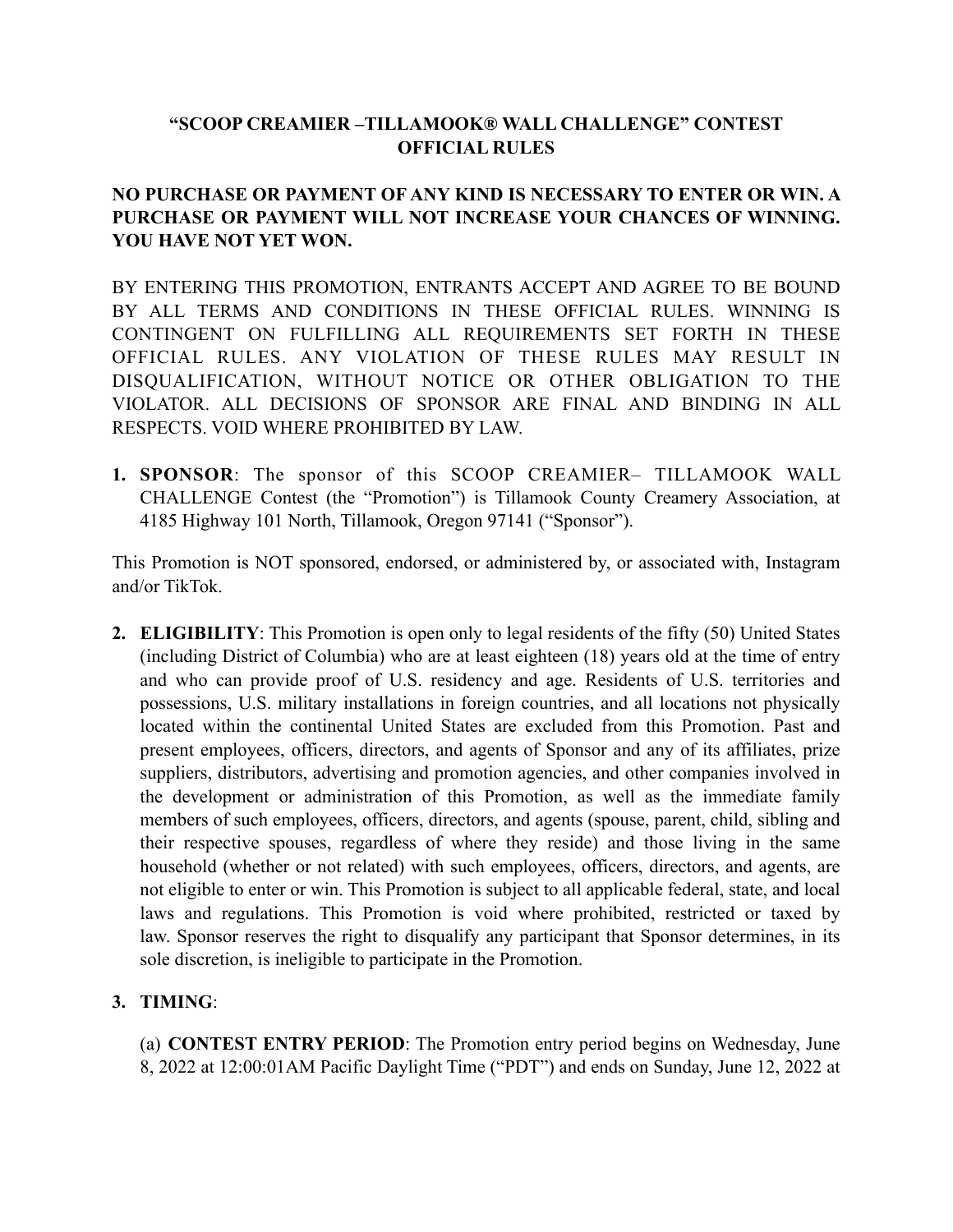11:59:59PM PDT (the "Contest Period"). Sponsor's computer, or its third-party service provider's computer, is the official timekeeping device for the Promotion.

(b) **WINNER SELECTION**: One (1) potential winner will be chosen through a selection by Sponsor employees as Promotion judges (as discussed below) on or about Monday, June 13, 2022. The potential winner will be selected from all eligible entries received during the Contest Period. See information regarding winner selection and timing for prize notification below.

**4. HOW TO ENTER**: Enter by sharing a video to either Instagram or TikTok social platform or a photo to Instagram using the #ScoopCreamier and @Tillamook in the caption of the video or photo. Video or photo must depict an individual, couple, or group in front of the Tillamook® ice cream section of their grocery store of choice. Most stylish entry wins. Entrants' accounts must be public to be eligible to enter.

You must be the creator and owner of the video or photo you submit, and you must have permission from all people appearing in your video or photo to post the video or photo to Instagram or TikTok as part of this Promotion. See additional important video or photo representations below. Your entry must be posted by the end of the Contest Period to be eligible to win.

You will need a valid Instagram or TikTok account to enter. Setting up an Instagram and/or TikTok account is free of charge. You acknowledge and agree that there are specific terms and conditions that apply to your use of Instagram and TikTok.

Limit: one (1) entry per person and per Instagram or TikTok account. Each entrant can only use one (1) social handle to enter. The potential winner may be required to show proof of being the authorized social media account holder. Any attempt by a participant to enter the Promotion more than once by using multiple/different social handle, social media accounts, or identities or any other method will disqualify that participant. Use of any scripts, macros, bots or automatic means to submit entries is prohibited and will result in disqualification. Entries containing false or fraudulent information will be disqualified. Sponsor has no obligation to notify the participant of the disqualified entry.

Only entries received by the end of the Contest Period will be eligible for the prize. All entries received after the end of the Contest Period will be void and will not be eligible to win. Sponsor will not verify receipt of entries, and proof of submission will not be deemed proof of receipt by Sponsor. Entries are automatically null and void if not obtained through the authorized channels or if any part is late, lost, stolen, incomplete, illegible, unintelligible, invalid, damaged, misdirected, or contains typographical or other errors. Sponsor is not responsible or liable in any way for such entries or errors. Sponsor has no obligation to notify the participant of the disqualifiedentry.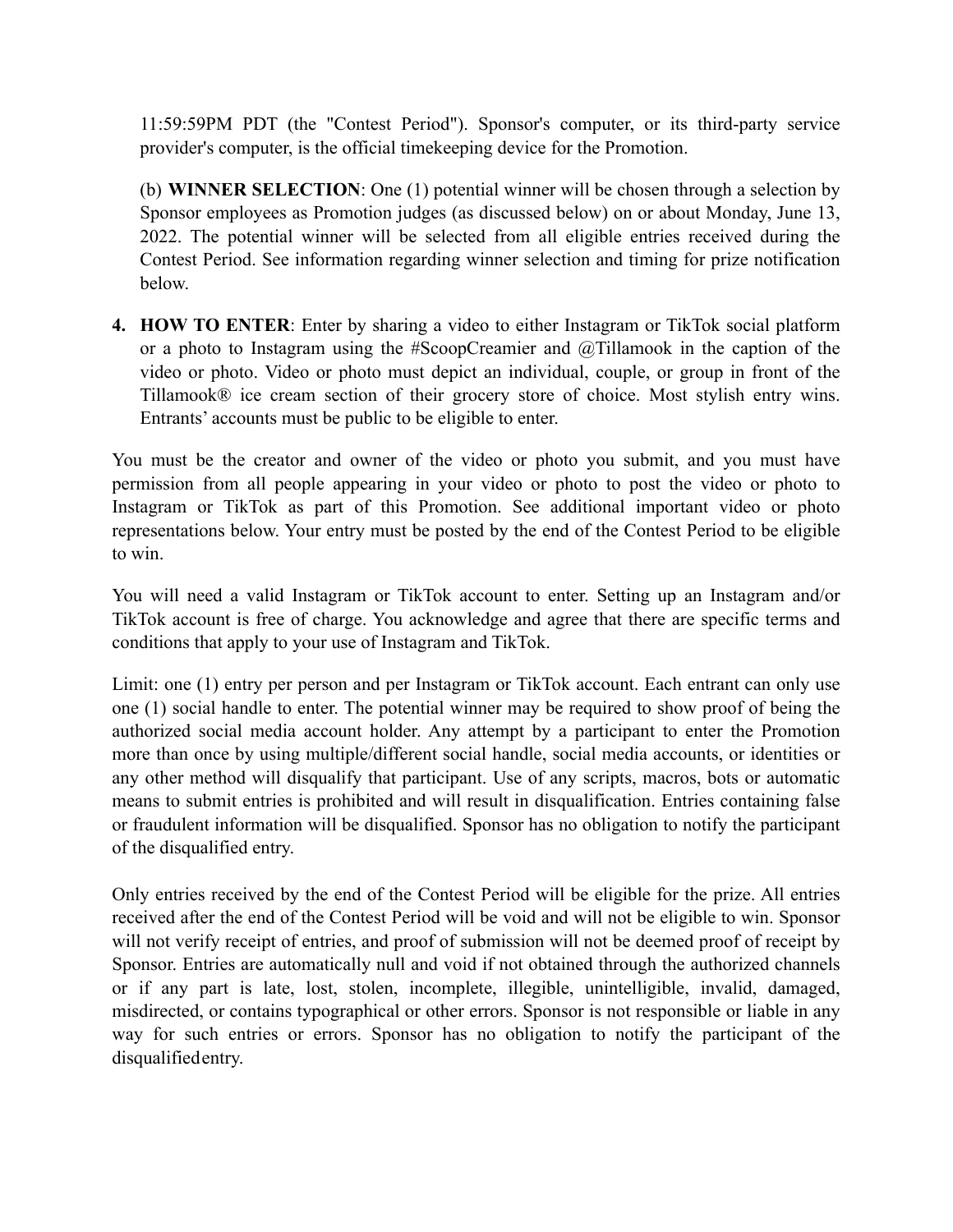Unless required by law, Sponsor is not required to review or respond to any correspondence received from a participant regarding the Promotion.

**5. VIDEO AND PHOTO REPRESENTATIONS AND WARRANTIES**: Each video and photo must be submitted by the original creator and owner of all content and information associated with the video and photo you submit. You must be, and your video or photo submission is your guarantee that you are, the sole author and owner of the copyright and other intellectual property and proprietary rights in and to the video or photo submitted with your entry. In addition, by entering, you represent and warrant that the video or photo you submit (i) does not infringe, misappropriate, or otherwise violate any other person's or entity's copyrights, trademark rights, trade secret rights, other intellectual property or proprietary rights, rights of privacy or publicity, or any other rights; (ii) does not contain material that is unlawful, in violation of or contrary to the laws or regulations in any state where the content is created; and (iii) has not been submitted previously in any contest or promotion and will not be submitted as an entry to any other contest or promotion during the Contest Period.

Entrants further represent and warrant that they have secured all consents and approvals in writing from any persons featured in the video or photo submitted for the Promotion, and participants acknowledge and agree that, upon request from Sponsor, participants will provide such written consents and approvals to Sponsor and secure any additional written consents, approvals, or releases required by Sponsor from any persons featured in such video or photo.

In the event that Sponsor determines, in its sole discretion, that the content submitted does not comply with any of the foregoing, Sponsor may disqualify the associated participant, without providing notice to the participant.

# **6. WINNER SELECTION & NOTIFICATION**:

(a) **WINNER SELECTION**. One (1) Winner will be selected by a panel of five (5) Tillamook County Creamery Association employees. As judges, these employees will review all submissions select a winner based on the following criteria: (i) most stylish submission; (ii) relevance to the theme and how accurately the submission followed the rule of depicting an individual, couple, or group in front of the Tillamook ice cream section of their grocery store of choice. One entry will be selected on or about Monday, June 13, 2022. The result of the judges' selection and the decisions of Sponsor and its third party service provider administering the Promotion, are final and binding in all respects.

(b) **WINNER NOTIFICATION AND ANNOUNCEMENT**. Receiving the prize is contingent upon compliance with these Official Rules. The potential winner will be notified by Instagram or TikTok direct message on or about June 13, 2022. Once the potential winner is contacted via Instagram or TikTok direct message, the potential winner must respond to claim the prize and provide the requested information (which could include full name, address, email address phone number, proof of age, and proof of residency) within twenty-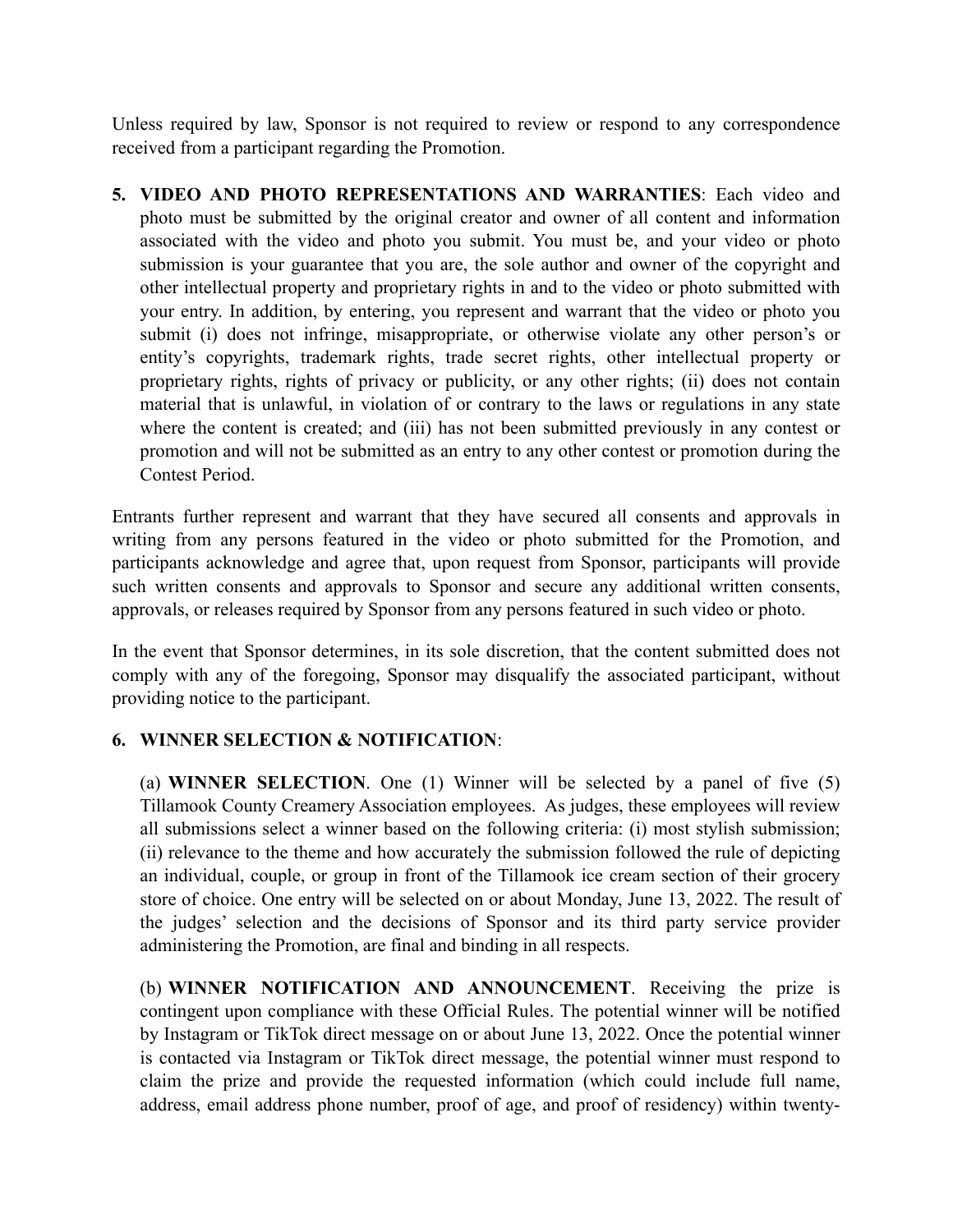four (24) hours from the time Sponsor (or a third party administrator) sends the win notification via Instagram or TikTok direct message. See additional requirement for Affidavit of Eligibility and Release in Section 8(c) below. If the potential winner does not respond to Sponsor (or its third party service provider) within 24 hours of the prize notification, or if the prize notification is returned as undeliverable, or if the potential winner is found to be ineligible, or if the potential winner cannot or does not otherwise comply with these Official Rules, the prize will be forfeited without notice to the potential winner. In such event, the prize may, in Sponsor's discretion, be given to an alternate winner, selected by the judges as the next best submission via the same selection process, criteria, and employee judges as listed above, from all eligible entries received during the Contest Period.

REPLYING TO THE PRIZE NOTIFICATION WILL NOT AUTOMATICALLY MAKE THE POTENTIAL WINNER THE ACTUAL PRIZE WINNER. THE POTENTIAL WINNER MUST MEET ALL ELIGIBLY REQUIREMENTS AND OTHERWISE COMPLY WITH THESE OFFICIAL RULES.

The winner might be announced on Sponsor's websites and other social media platforms, but this is not how the potential winner will be notified.

**7. ODDS OF WINNING**: Depends on number of eligible entries received during Contest Period.

### **8. PRIZE AND PRIZE VALUE:**

(a) **PRIZE**: One Ice Cream "Freezer Kit" that includes One (1) Pink Cooler (ARP \$200); Two (2) PCIC Bumper Stickers (\$10 each); Two (2) PCIC Member Badge Iron On Patch (ARP \$10 each); One (1) PCIC Flag (ARP\$20); Four (4) Tillamook Strawberry Ice Cream Koozys (ARP \$5 each); Four (4) \$7.00 Family Sized Ice Cream Coupons (ARP \$28); One (1) Tillamook Ice Cream Scooper (ARP \$10); Two (2) Ceramic Ice Cream Bowls (ARP \$10 each); Two (2) Tillamook Ice Cream Spoons (ARP \$1 each) for a total Value of \$340, not including shipping.

(b) **PRIZE DELIVERY**: Once Sponsor has determined that the winner meets all eligibility and other requirements in these Official Rules, Sponsor will coordinate prize delivery with the winner directly. Sponsor will send the prize information and prize elements to winner's specified Instagram or TikTok direct message account. Sponsor will not be responsible or liable for a lost, stolen, or damaged prize once emailed by Sponsor to the Instagram or TikTok direct message account provided by the winner.

#### (c) **PRIZE CONDITIONS**:

(i) **AFFIDAVIT OF ELIGIBILITY AND RELEASE**: Winner may be required to sign an Affidavit of Eligibility and Release, containing a release of any and all liability from any claims for damages, losses, death, or injury against Releasees (defined below) arising from use of the prize, and such other forms as Sponsor may require. These documents must be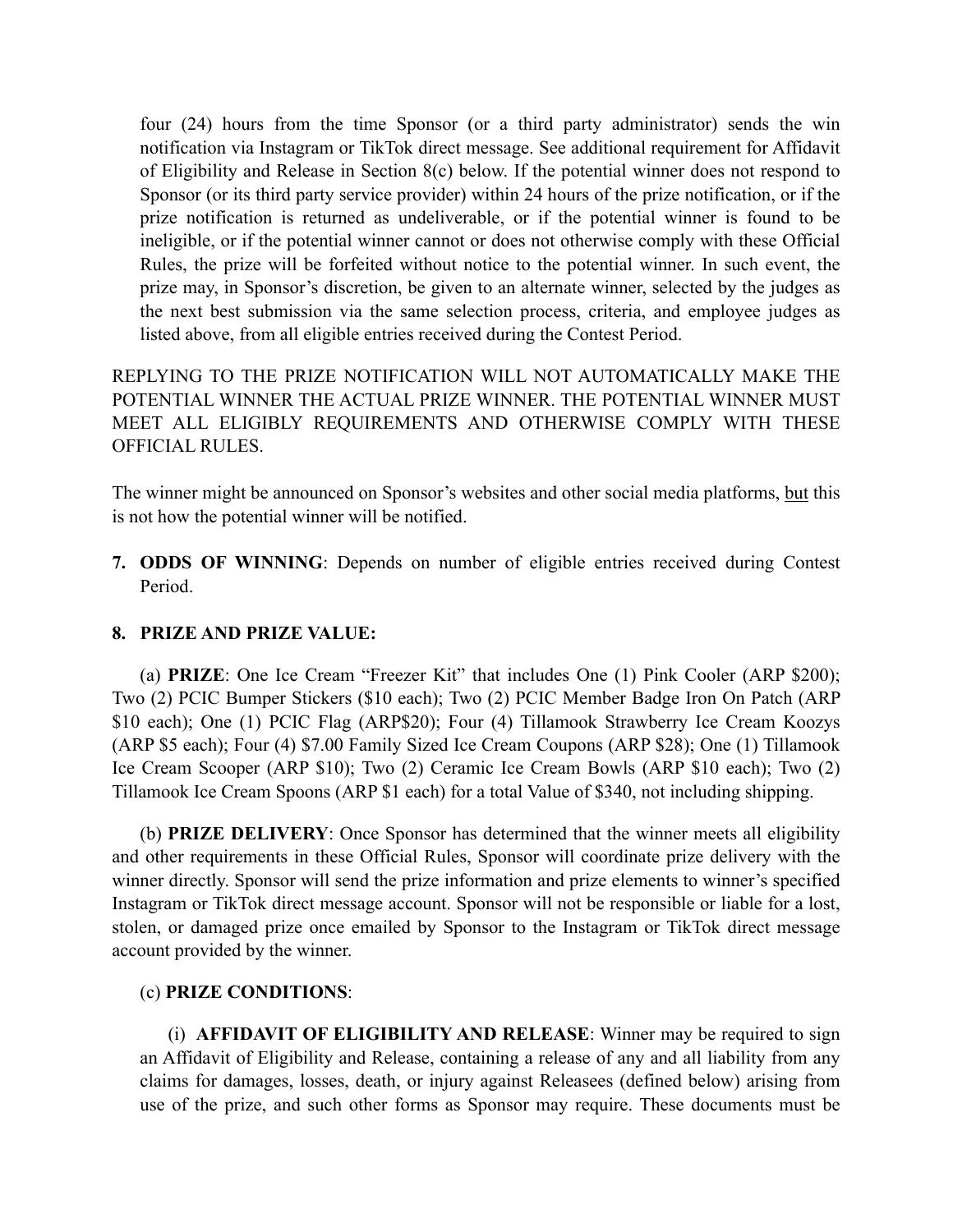signed and returned to and received by Sponsor or its third party Promotion administrator within three (3) days of when the prize notification via Instagram or TikTok Direct Message is sent to winner. Any failure to comply with the foregoing will result in disqualification and an alternate winner may be chosen. Requiring winner to sign the Affidavit of Eligibility and Release and/or other documents, however, in no way limits the releases of liability or any other provision of these Official Rules.

(ii) **APPROXIMATE RETAIL VALUE**: The ARV of all elements of the prize combined is USD \$340. The value of the prize represents Sponsor's good faith determination of the ARV thereof and cannot be challenged or appealed. The actual value may vary based on retail value or expected retail value at the start of the Promotion.

(iii)**EXPENSES**: All expenses and items not specifically mentioned in these Official Rules are not included and are winner's sole responsibility. All service charges and fees applicable to the prize are winner's sole responsibility.

(iv)**ADDITIONAL CONDITIONS**: The prize may not be exchanged for cash value or otherwise, and the prize is non-refundable. No substitution, transfer, or assignment of the prize is allowed by winner. The prize is subject to availability and substitution, in whole or in part; if the prize is unavailable or cannot be awarded for any reason, Sponsor, at its sole discretion, may substitute the prize for a prize of equal or greater value.

(v) Sponsor bears no responsibility if any element or detail of the prize is canceled, postponed or becomes unavailable for any reason. Should any element or detail of the prize become unavailable, Sponsor shall have no obligation to the winner aside from providing the remaining portion of the prize, minus any unavailable element or detail.

(vi) Winner is responsible for paying any taxes for his or her prize won.

(d) All prize details not set forth in these Official Rules are at the sole discretion of Sponsor.

**9. OWNERSHIP OF VIDEOS AND PHOTOS; SPONSOR'S RIGHT TO USE VIDEOS AND PHOTOS**: As between Sponsor and each entrant, each entrant shall retain all ownership rights in and to the entrant's video or photo submitted. Each entrant (including the winner AND all other entrants who do not win) hereby grants to Sponsor an unrestricted, perpetual, irrevocable, worldwide, royalty-free, fully-paid-up, sublicensable, and assignable license and right to (i) to display the submitted video or photo submitted on Sponsor's websites and social media sites and on any other website for promotional purposes (including without limitation on Sponsor's website at https://www.tillamook.com/, social media pages and accounts, Sponsor's email newsletter, and other Sponsor and/or third party websites); and (ii) to otherwise use, copy, publicly display, distribute, modify, and create derivative works of the submitted video or photo, for any and all purposes and in any medium whatsoever. Sponsor shall have the right to publish and/or use the submitted videos or phtos, as described above, without notifying the entrants in advance of each publication or use, without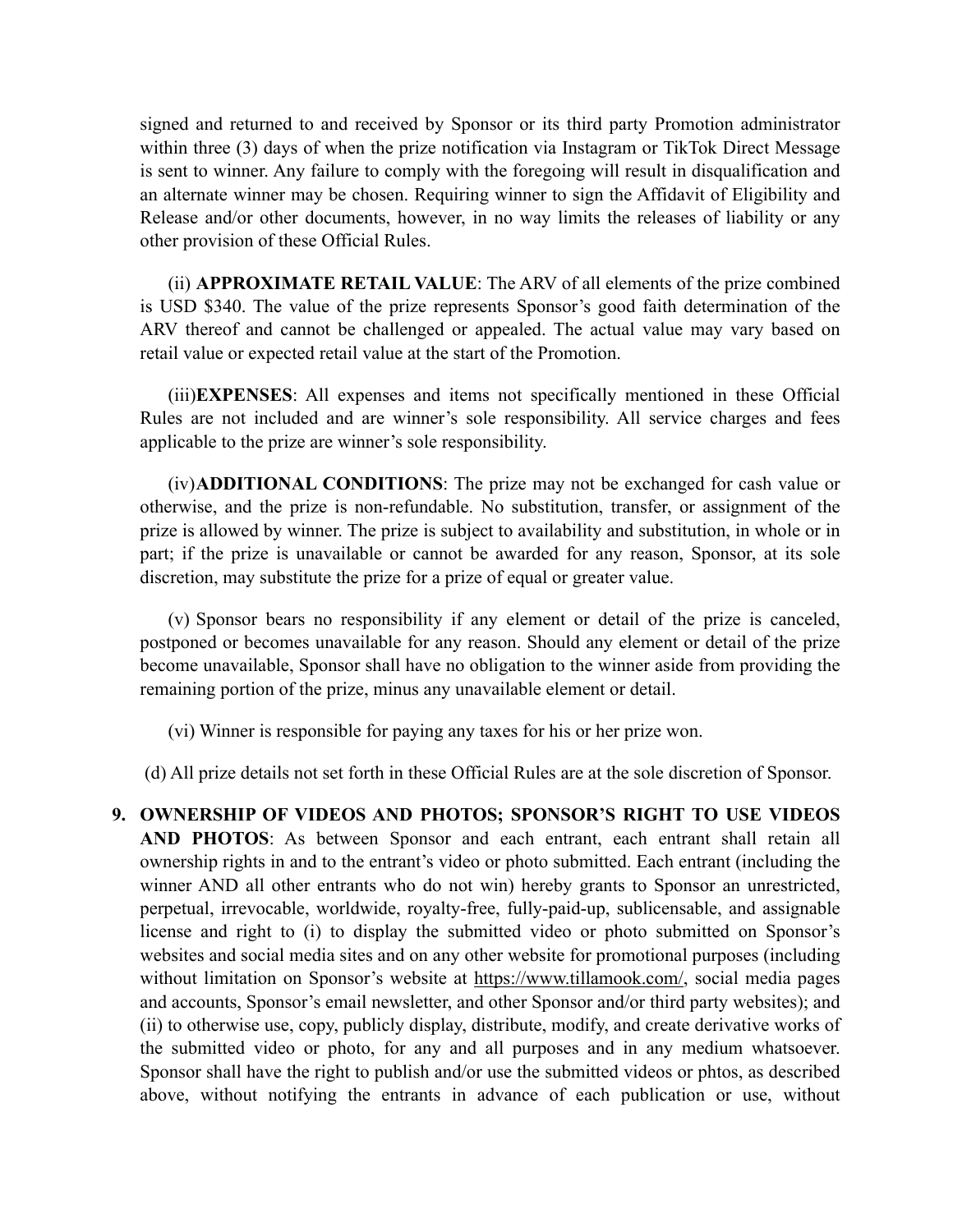attribution to the applicable entrant, and without compensation of any kind to the entrants or their respective heirs, representatives, successors, or assigns.

- **10. PUBLICITY RELEASE**: Unless prohibited by law, acceptance of the prize shall constitute and signify winner's agreement and consent that Sponsor, and third parties on Sponsor's behalf, may use winner's name, city and state of residence, biographical data, voice, statements, image, likeness, and/or prize won (collectively winner's "Name and Likeness") in connection with the Promotion and/or Sponsor's use of the winner's video or photo and/or for other marketing and promotional purposes and for any other business purpose, in any media, now known or hereafter developed, throughout the world, including on the Internet (including without limitation on Sponsor's website at https://www.tillamook.com/, social media pages and accounts, Sponsor's email newsletter, and other Sponsor and/or third party websites), without providing additional notice, consent, review opportunity, or consideration to winner. Winner agrees that Sponsor (and third parties on Sponsor's behalf) have the unrestricted, perpetual, irrevocable, worldwide, royalty-free, fully-paid-up, sublicensable, and assignable license and right to reproduce, copy, exhibit, display, perform, transmit, broadcast, distribute, modify, create derivatives of, and otherwise use winner's Name and Likeness and winning video. Winner agrees that Sponsor may alter winner's Name and Likeness and video and may combine winner's Name and Likeness and video or photo with other materials and information (including without limitation, text, data, images, photographs, illustration animation and graphics, or video or audio segments of any nature, in any media or embodiment, now known or hereafter developed). Winner accepts and acknowledges that Sponsor's use of the winner's Name and Likeness and video or photo might subject the winner and the winner's video to the terms of service and privacy statements of various social media platforms. Sponsor is not responsible or liable for any use of the winner's Name and Likeness or video by a third party as a result of Sponsor's use of or posting of the winner's Name and Likeness and video on a social media platform or other website or elsewhere. Winner accepts and acknowledges that Sponsor shall not be obligated to use winner's Name and Likeness or video, and Sponsor shall not incur any liability whatsoever to the extent Sponsor chooses to refrain from any exploitation of its rights hereunder. For clarity Sponsor is not required to, but may, attribute the winning video or photo to the winner.
- **11. PRIVACY**:. All participants acknowledge that if they are the winner, certain of their personal information may disclosed to third parties, including without limitation, on a winner's list; and in accordance with the Publicity Release section above. Unless otherwise set forth in these Official Rules, personal information collected through entry into the Promotion will be used in accordance with Sponsor's privacy notice at: [https://www.tillamook.com/privacy](https://www.tillamook.com/privacy-policy.html)[policy.html](https://www.tillamook.com/privacy-policy.html) Please review this privacy notice prior to entering the Promotion.
- **12. RELEASE OF LIABILITY**: By participating in this Promotion, you (i) agree to release (a) Instagram and TikTok; and (b) Sponsor and its affiliates, suppliers, distributors, advertising/ promotion agencies, Promotion administrator, prize suppliers, and each such company's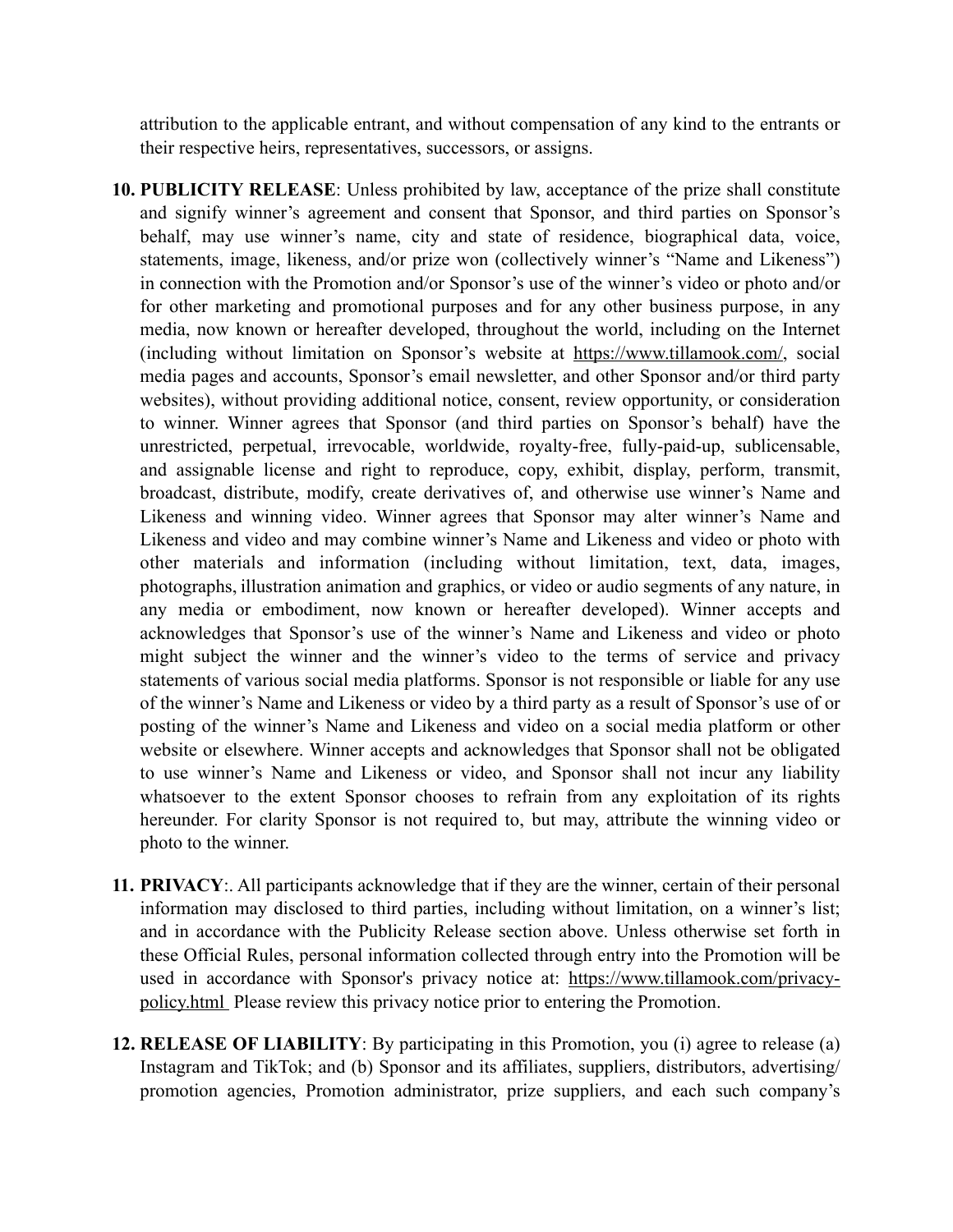officers, directors, employees, agents, and independent contractors (collectively, the "Releasees") from any and all liability for any and all claims, losses, damages, injuries, death, damage to or loss of personal property, costs and expenses (including reasonable attorneys' fees) of any kind arising out of or relating to your participation in this Promotion; your acceptance, possession, use, or misuse of your prize and/or use and/or misuse of the prize by any other party once received by you (including without limitation any travel or activity related thereto); and/or the Releasees' use of your video or photo and/or Name and Likeness (including without limitation liability from and claims for libel, defamation, invasion of privacy or right of publicity, infringement of copyright, or violation of any other right); and (ii) agree to indemnify and hold harmless the Releasees from and against any and all third-party claims, losses, damages, liabilities, injuries, death, damage to or loss of personal property, costs, and expenses (including reasonable attorneys' fees) of any kind arising out of or relating to your participation in this Promotion; your acceptance, possession, use, or misuse of your prize and/or use and/or misuse of the prize by any other party once received by you (including without limitation any travel or activity related thereto); and/or the Releasees' use of your video or photo and/or Name and Likeness (including without limitation liability from and claims for libel, defamation, invasion of privacy or right of publicity, infringement of copyright, or violation of any other right); and (iii) acknowledge and agree that the Releasees have not made and are not responsible or liable for any guarantees, warranties, or representations, express or implied, regarding the prize. The prize must be accepted as awarded, and the prize is awarded "AS IS" and "AS AVAILABLE" with no guarantee, warranty, or representation, express or implied, in fact or in law.

**13. GENERAL CONDITIONS**: All entrants accept and agree to comply with these Official Rules. For clarity, the terms "participant(s)" and "entrant(s)," as used in these Official Rules, include all individuals who enter the Promotion and the winner. Sponsor's failure to enforce any term of these Official Rules shall not constitute a waiver of such term on another occasion or any other term. Sponsor reserves the right to cancel, suspend, and/or modify the Promotion, or any part of it, without liability, if any fraud, technical failures, or any other factor beyond Sponsor's reasonable control impairs the integrity or proper functioning of the Promotion, or if the Promotion is not capable of being executed as planned for any other reason, as determined by Sponsor in its sole discretion. Any person attempting to defraud or in any way tamper with this Contest and any person who does not comply with these Official Rules, will be ineligible for the prize and may be prosecuted to the full extent of the law.

**CAUTION**: ANY ATTEMPT BY ANY PERSON TO DEFRAUD SPONSOR IN CONNECTION WITH THE PROMOTION, TO DAMAGE ANY WEBSITE, OR TO OTHERWISE DELIBERATELY UNDERMINE THE LEGITIMATE OPERATION OF THE PROMOTION, MIGHT BE A VIOLATION OF CRIMINAL AND CIVIL LAWS AND SUBJECT TO CRIMINAL AND CIVIL PENALTIES. SHOULD SUCH AN ATTEMPT BE MADE, SPONSOR WILL DISQUALIFY ANY SUCH PERSON FROM THE PROMOTION, WITHOUT NOTICE TO SUCH PERSON; AND SPONSOR RESERVES THE RIGHT TO SEEK DAMAGES AND OTHER REMEDIES FROM ANY SUCH PERSON TO THE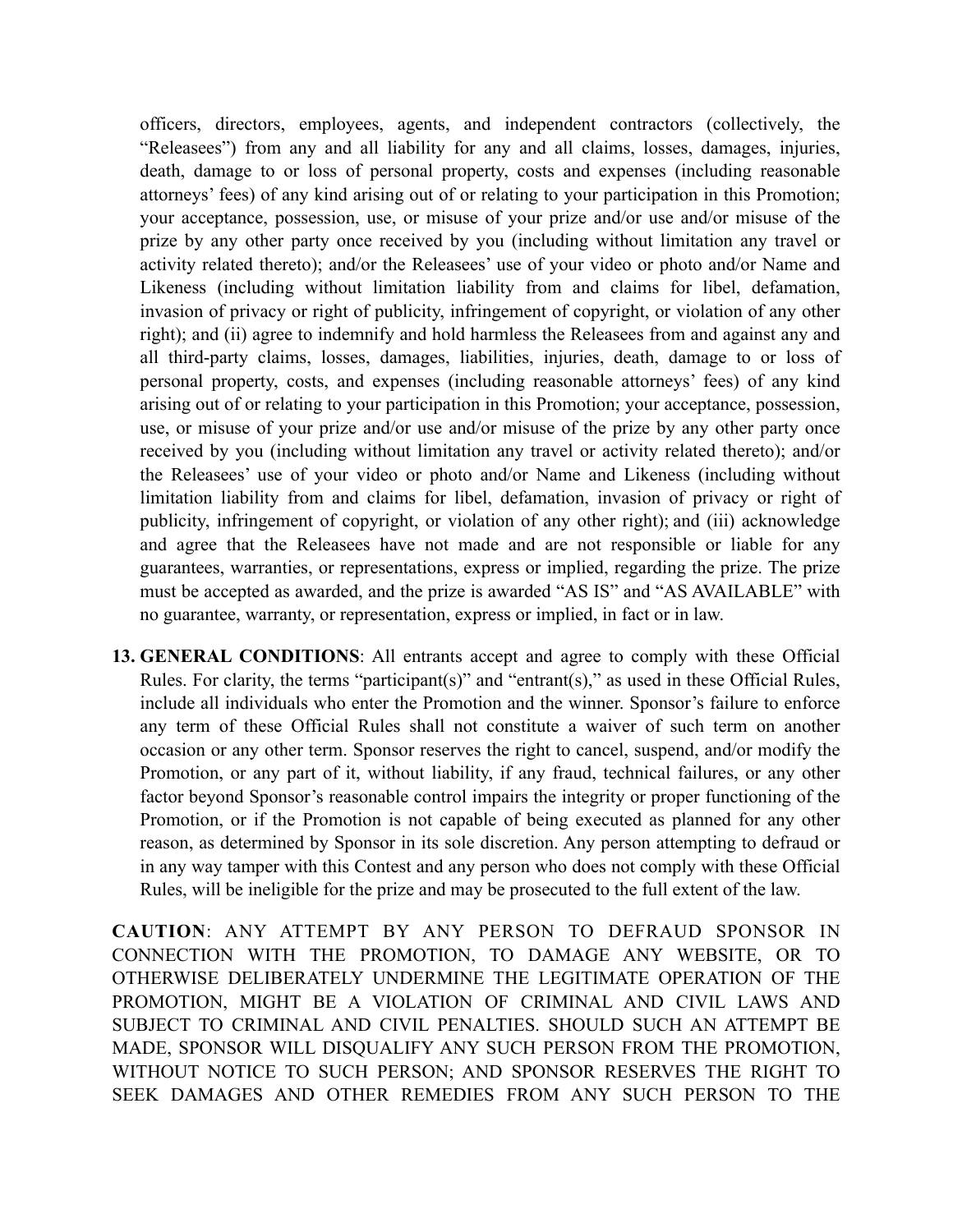FULLEST EXTENT PERMITTED BY LAW AND TO COOPERATE IN THE PROSECUTION OF ANY SUCH CONDUCT.

- **14. DISPUTES; ADDITIONAL LIMITATIONS OF LIABILITY**: UNLESS PROHIBITED BY APPLICABLE LAW, THE OREGON COURTS (STATE AND FEDERAL) WILL HAVE SOLE JURISDICTION OF ANY CONTROVERSIES REGARDING THIS PROMOTION, AND THE LAWS OF THE STATE OF OREGON WILL GOVERN THIS PROMOTION. EACH ENTRANT WAIVES ANY AND ALL OBJECTIONS TO JURISDICTION AND VENUE IN THOSE COURTS AND HEREBY SUBMITS TO THE EXCLUSIVE JURISDICTION AND VENUE OF THOSE OREGON COURTS. These Official Rules, and the rights and obligations of the participants and Sponsor in connection with the Promotion, shall be governed by, and construed in accordance with, the laws of the State of Oregon without giving effect to any conflict-of-law rule that would result in the application of the laws of any other jurisdiction. Any and all disputes, claims, and causes of action arising out of or connected with this Promotion or any prize awarded shall be resolved individually, without resort to any form of class action. Any and all claims, judgments, and awards shall be limited to the greater of (a) the actual out-of-pocket costs incurred by the applicable participant relating to the Promotion, including costs associated with entering the Promotion and claiming the prize; or (b) USD 25.00 (twenty five U.S. dollars); but in no event will any participant be awarded attorneys' fees. Under no circumstances will participants be permitted to obtain awards for, and participants hereby waive all rights to claim, indirect, punitive, special, exemplary, incidental, and consequential damages and any other damages, other than for the greater of actual out-of-pocket expenses incurred or USD 25.00. Under no circumstances will participants be permitted to obtain awards for, and participants hereby waive, all rights to have damages multiplied or otherwise increased. SOME JURISDICTIONS DO NOT ALLOW THE LIMITATION OR EXCLUSION OF LIABILITY FOR CERTAIN DAMAGES SO THE ABOVE MAY NOT APPLY TO YOU.
- **15. ADDITIONAL DISCLAIMERS AND LIMITATIONS OF LIABILITY**: All entrants agree that Sponsor and the other Releasees (defined above) will not be responsible or liable for (i) losses or injuries of any kind resulting from acceptance or use, including misuse, of the prize; (ii) any entrant's participation in the Contest; (iii) any technical malfunctions of any kind, including without limitation, malfunctions of the telephone network, transmission line, computer system or network, computer equipment, hardware, software, or any combination thereof, or other disruption related to Internet traffic, viruses, or otherwise; (iv) any incorrect or inaccurate information, whether caused by participants, printing or typographical errors, or by any of the equipment or programming associated with or utilized in the Promotion; (v) forces beyond the reasonable control of Sponsor that may cause the Promotion to be disrupted or corrupted; (vi) unauthorized human intervention in any part of the entry process or the operation of the Promotion; (vii) technical or human error which may occur in the administration of the Promotion or the processing of entries; (viii) or any entries that are late (including delayed data transmissions), tampered with, garbled, incomplete, misdirected, lost, mutilated, delayed, corrupted, mechanically duplicated, illegible or otherwise not in